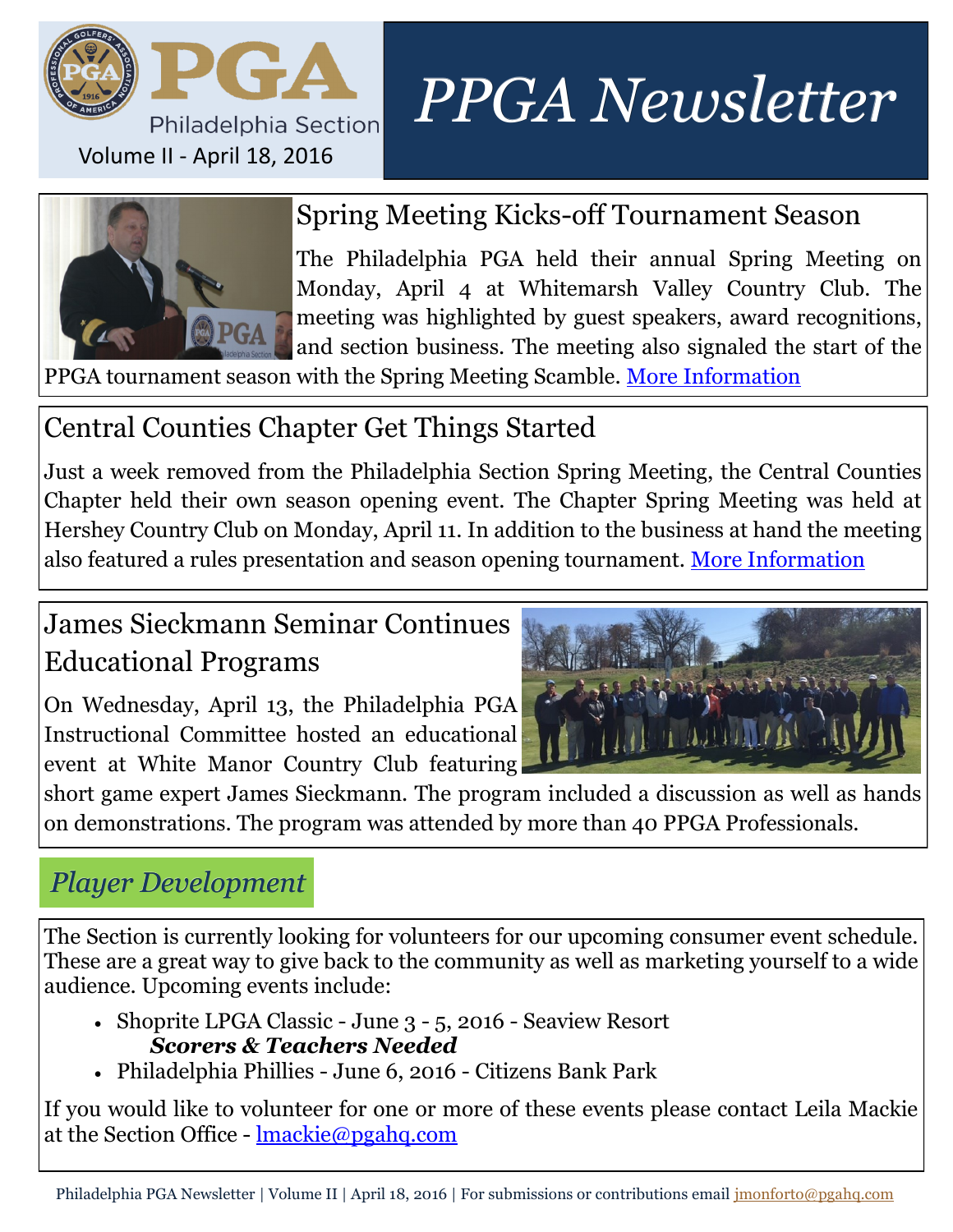# *PPGA Newsletter - Volume II - April 18, 2016*



*Employment*

Philadelphia PGA Employment Consultant Jonathan Gold | [jgold@pgahq.com](mailto:jgold@pgahq.com?subject=Philadelphia%20PGA%20Employment%20Question) | 516.304.0743

We would like to welcome a number of golf professionals and apprentices to the Philadelphia Section this Newsletter: *Dayna Burleigh*, PGA, Assistant Professional at Commonwealth National Golf Club who comes to us from Pelican's Nest GC in the South Florida Section; *Christian Castelli*, PGA, Assistant Professional at Philadelphia Country Club who comes to us from Ridgewood CC in the New Jersey Section; *Nicholas Confer*, PGA, Assistant Professional at Lancaster Country Club who comes to us from Sea Island GC in the Georgia Section; *Kevin Fairchild*, PGA, Assistant Professional at Great Bay Country Club who comes to us from Race Brook CC in the Connecticut Section; *Daniel Flood*, Apprentice at Back Creek Golf Club who comes to us from PGA National Resort & Spa in Florida; *Corey Phillips*, PGA, Assistant Professional at Baywood Greens Golf Club who comes to us from Columbia CC in the Middle Atlantic Section; *Gary Strausser*, PGA, Assistant Professional at Riverview Country Club who comes to us from Reynolds Plantation National in the Georgia Section.

We would like to congratulate the following professionals with their recent employment and classification changes: *Nate Baadte*, Apprentice at Conestoga Country Club; *Matthew Brown*, PGA, Assistant Professional at Whitemarsh Valley Country Club; *Michael Caldwell*, PGA, Assistant Professional at Merion Golf Club; *Chris Duckett*, Apprentice at Saucon Valley Country Club; *Tony R*. *Perla*, PGA, Assistant Professional at Philadelphia Cricket Club; *Justin Rinas*, PGA promoted to Director of Instruction at Commonwealth National Golf Club.

We would like to wish the best of luck to the following professionals who moved out of the Philadelphia Section: *Robert Kave*, PGA transferred to Forsgate CC in the New Jersey Section; *Darrin Schildt*, PGA transferred to Old South CC in the Middle Atlantic Section.

For more information on employment opportunities visit *[PGA.org/Employment](https://www.pga.org/employment)* You will need to login with your *[PGA.org](https://www.pga.org/)* user id / password

#### *Philadelphia Junior Tour*

#### Ward Wins at Middletown

In the Boys 16-18 Division, Liam Ward (Malvern, PA) shot a 4-over-par (74) to take the top spot. His round was highlighted by three birdies on the back nine including back-to-back birdies on holes 11 and 12. Finishing in  $2<sup>nd</sup>$  place with a 8-over-par (78) was Andrew Simpson (Perkasie, PA). Each shooting 9-over-par  $(79)$  to finish in a tie for 3<sup>rd</sup>place were Caleb Ryan (Norristown, PA) and Chris Benvenuto (Langhorne, PA). [More Information](https://phpgajr.bluegolf.com/bluegolf/phpgajr/news/2016/04/02/ward-gets-the-win-at-middletown-cc.htm?next=https%3A%2F%2Fphpgajr.bluegolf.com%2Fbluegolf%2Fphpgajr%2Fnews%2Findex.htm)

Philadelphia PGA Newsletter | Volume II | April 18, 2016 | For submissions or contributions email *[jmonforto@pgahq.com](mailto:jmonforto@pgahq.com?subject=Newsletter%20Information)*